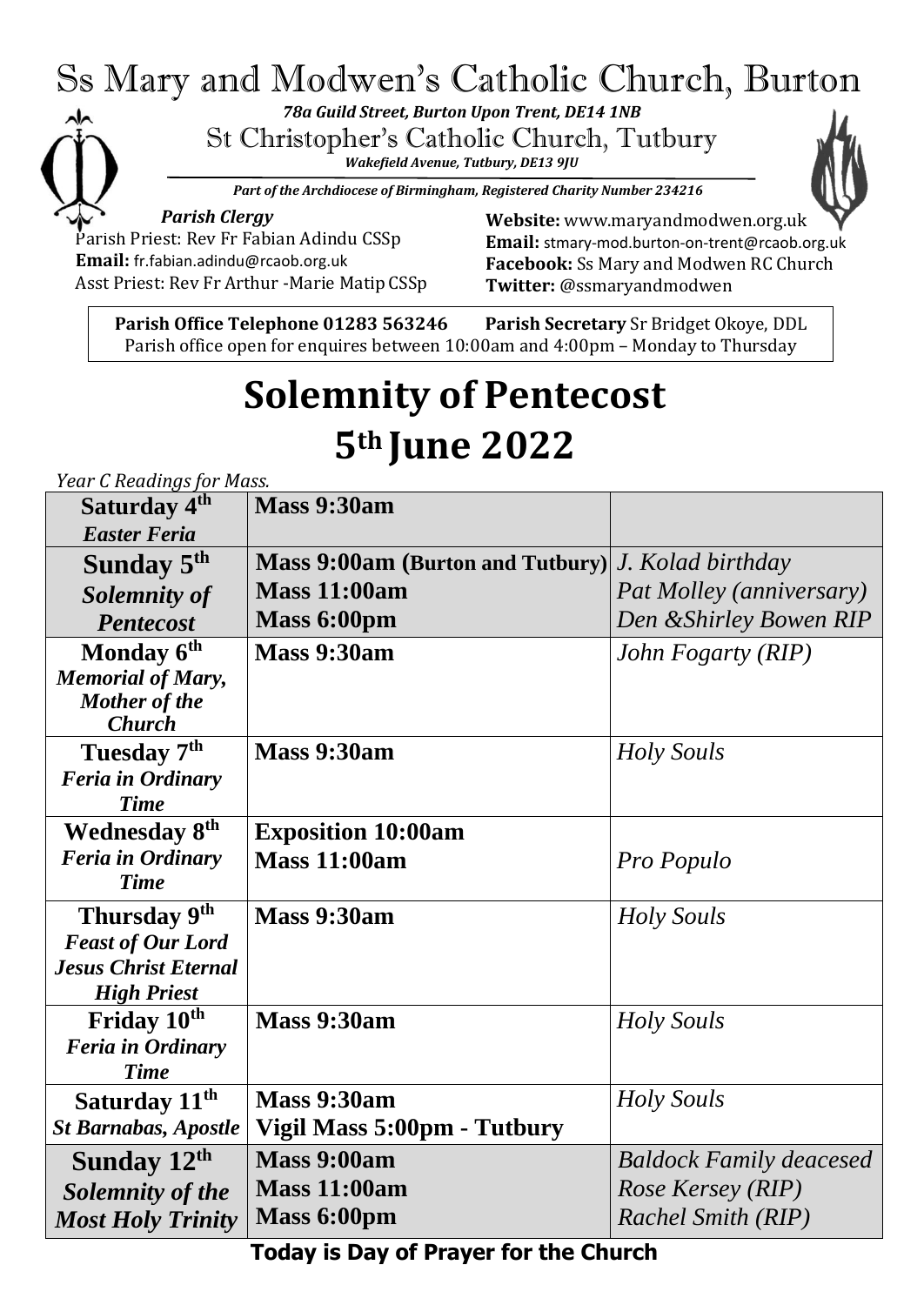**Ordinary Time:** From Monday, Ordinary Time resumes at Week 10, Psalter Week 2. Weekday cycle of Readings Year 11.

**Please note:** The sacrament of reconciliation is administered in our Parish every Saturday after 9:30am Mass and on request.

#### **Please pray for all the sick and housebound of the Parish:**

Mary Conway, Maya Whatton, Damian Walsh, Tony Mulcahy, Pat Lawton, Joe Emery, Sheila Chatterton, Kath Woodyet, Carolyn Edge, Richard Waldron, Andrew Poyser, Sue Rose, Eileen Davis, Chris Morris, Sadie Blackford

#### **Offertory Collection:**

Offertory collection Sunday: 22<sup>nd</sup> May - £835.17, Last Sunday: 29th May - £754.63

## **Building & Development / Second Collection:**

B&D collections Sunday: 22<sup>nd</sup> May - £238.45, Last Sunday: 29<sup>th</sup> May - £136.00 Development Fund running total: -£18,893.42 Second collections last Sunday: **Catholic Communications** £119.65

**TODAY'S OFFERTORY COLLECTION: is for the Support of the Holy Ghost Fathers' mission. You can also make a special donation or leave a legacy if you wish.**

**OFFERTORY ENVELOPES:** Please collect from the Presbytery after each of today's Masses or from the Parish office from Monday, 6.6.2022

**ST MOD'S TIDDLERS:** FRIDAY'S 10:00am to 11.30am in the Parish Hall. There will be an assortment of Toys on offer, crafts, messy play, mark making, stories and songs. Tea/coffee & biscuit for adults and a healthy snack for children but also a moment of prayer in church. A Parent/Guardian MUST be with their children at this group.

**REINTRODUCTION OF ALTAR SERVERS:** We are starting to reintroduce altar serving in the Parish. If you or your child wishes to resume altar serving, please contact Matthew Mills via email - [mills.matthew530@gmail.com](mailto:mills.matthew530@gmail.com)

**LATEST COVID GUIDANCE – Update (20.3.2022):** Whilst the legal requirements associated with Covid-19 no longer apply the Government continues to advise that we wear a face mask when in enclosed spaces. Therefore, in accordance with this advice, Diocesan guidance and our on-going duty of care for our parishioners, we will continue to:

- Ask you to wear face masks whilst in Church Please bring your own mask and help us to reduce costs.
- Sanitise your hands on entering the Church.
- In addition, **we ask, out of respect for your fellow parishioners, you comply with ourmeasures to reduce the risk ofinfection and to help ease the anxiety of those parishioners returning to Mass for the first time since the pandemic started.**

Our full guidance is available via a link on the home page of our Parish website, [www.maryandmodwen.org.uk](http://www.maryandmodwen.org.uk/) Thank you for your co-operation at this time.

**GAP YEAR VOLUNTEERING AT SPIRITAN JUST YOUTH PROJECT:** Are you 18 to 25 and wish to support young people in their holistic growth, discover and develop their talents through Chaplaincy and other outreach programs? Please contact Just Youth on [www.justyouth.co.uk](file:///C:/Users/Rosemary/Downloads/www.justyouth.co.uk) and apply**.**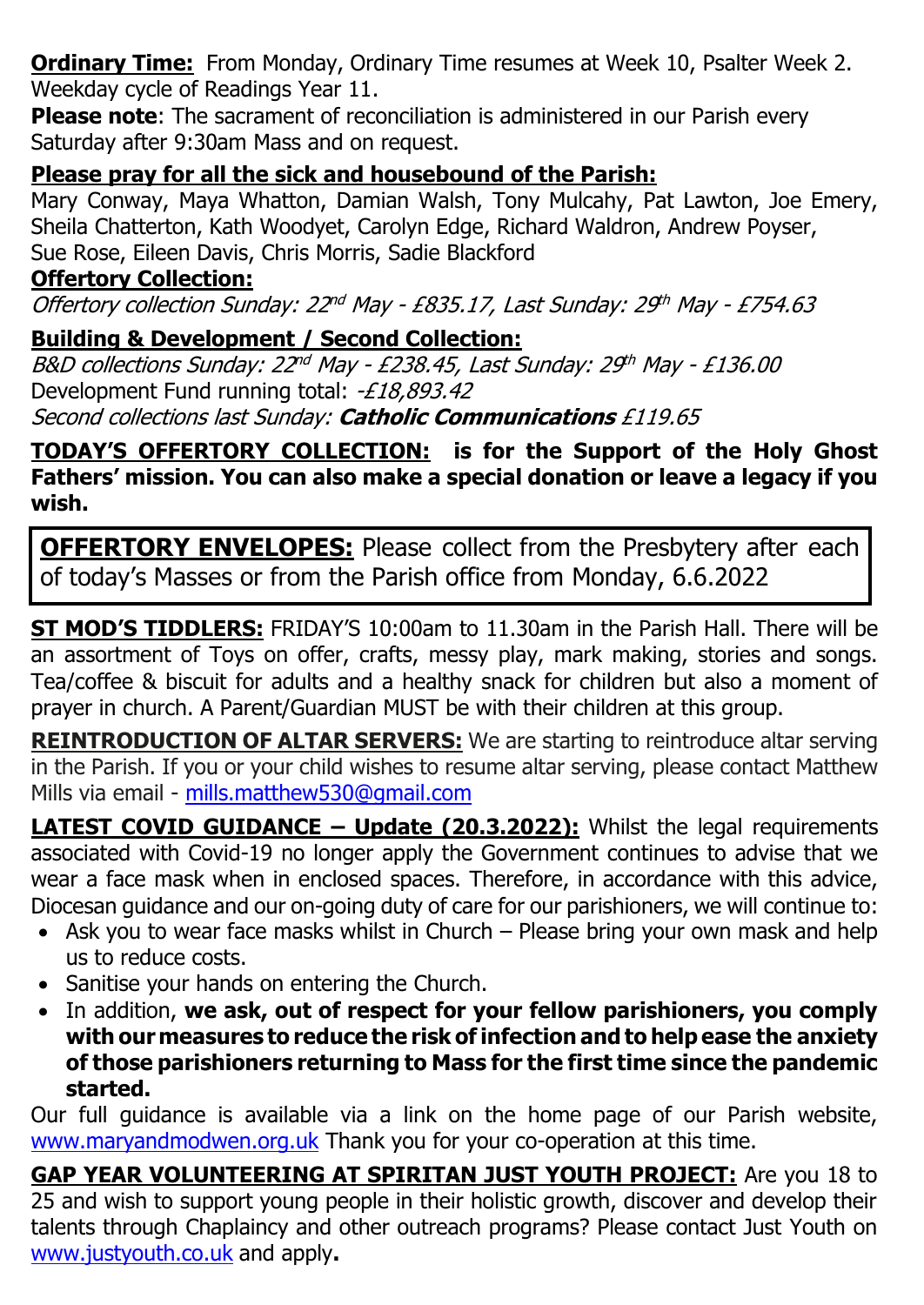**BISHOP'S CONFERENCE ON RETURN TO SUNDAY OBLIGATION:** The excerpt below is from the text of the message of the Catholic Bishop's Conference of England and Wales on return to the obligation of attending Sunday Mass in person.

''We understand there will still be some members of our congregations who, for reasons of health, do not feel safe enough to return to Mass. It has always been the understanding of the Church that when the freedom of any Catholic to attend Mass in person is impeded for a serious reason, because of situations such as ill health, care for the sick or legitimate fear, this is not a breach of the Sunday Obligation.

Our Catholic people and parishes have benefitted during these difficult times from the online streaming of Mass and other services. "Virtual viewing" of Mass online does not fulfil the Sunday Obligation. It may, however, be a source of continual spiritual comfort to those who cannot attend Mass in person, for example those who are elderly and sick, for whom the obligation does not apply. In this context, we recognise gratefully the ministry of those who administer Holy Communion to the elderly, sick and housebound. In the Holy Sacrifice of the Mass, the Lord's Supper, the Lord Jesus entrusted to us the precious gift of Himself. With humility, we glory in being a Eucharistic people for whom attendance at Mass is essential. **Looking forward to the forthcoming feast of Pentecost, we now invite all Catholics who have not yet done so to return to attending Mass in person.''** 

[See our Parish website [www.maryandmodwen.org.uk](http://www.maryandmodwen.org.uk/) for full text of the statement]

**CALLING ALL LADIES OF THE PARISH:** The UCM (UNION OF CATHOLIC MOTHERS) have recommenced their monthly evening meetings from Tuesday  $17<sup>th</sup>$  May at 7.30pm in the Parish Centre. The group is open to ALL LADIES of the Parish; you do NOT have to be a Mother, a Catholic, or Married. You just have to be Female. Please feel free to come along and see what we get up to and decide if you would like to join us.

**DIOCESAN UKRAINE SUPPORT:** The Diocese encourages people to give directly to the Disaster Emergency Committee. The link to donate to the Disaster Emergency Committee appeal via CAFOD, which will maximise the funds provided as a result of the simpler Gift Aid process is as follows:

[https://cafod.org.uk/donations/picker?defaultuniversaltype=single&\\_Appeal=123770](https://cafod.org.uk/donations/picker?defaultuniversaltype=single&_Appeal=123770) In addition, Father Hudson's will continue to receive offers of accommodation and language services and to support and remain in touch with those who offer their help: For further information see:<https://www.birminghamdiocese.org.uk/your-help>

**SECURITY BULLETIN FROM THE ARCHDIOCESE:** The Diocese have access to Police statistics as it is being actively supported by Police Fraud Prevention Department to protect members of our Archdiocese. The latest police report highlighted three types of fraud that have been frequently occurring in the Midlands that we would like to make you aware of. For the full bulletin please visit our website: [www.maryandmodwen.org.uk](http://www.maryandmodwen.org.uk/)

**MEETING WITH ALL PARISH VOLUNTEERS:** As earlier proposed, I would like to meet with all who are volunteering in any capacity in our Parish on Thursday 9<sup>th</sup> June, 7:00pm at the Parish Centre. With the reintroduction of Sunday obligation from Pentecost Sunday, there is now the need to update and harmonise our activities within the parish after the long layoff brought about by the pandemic.  $-$  Fr Fabian